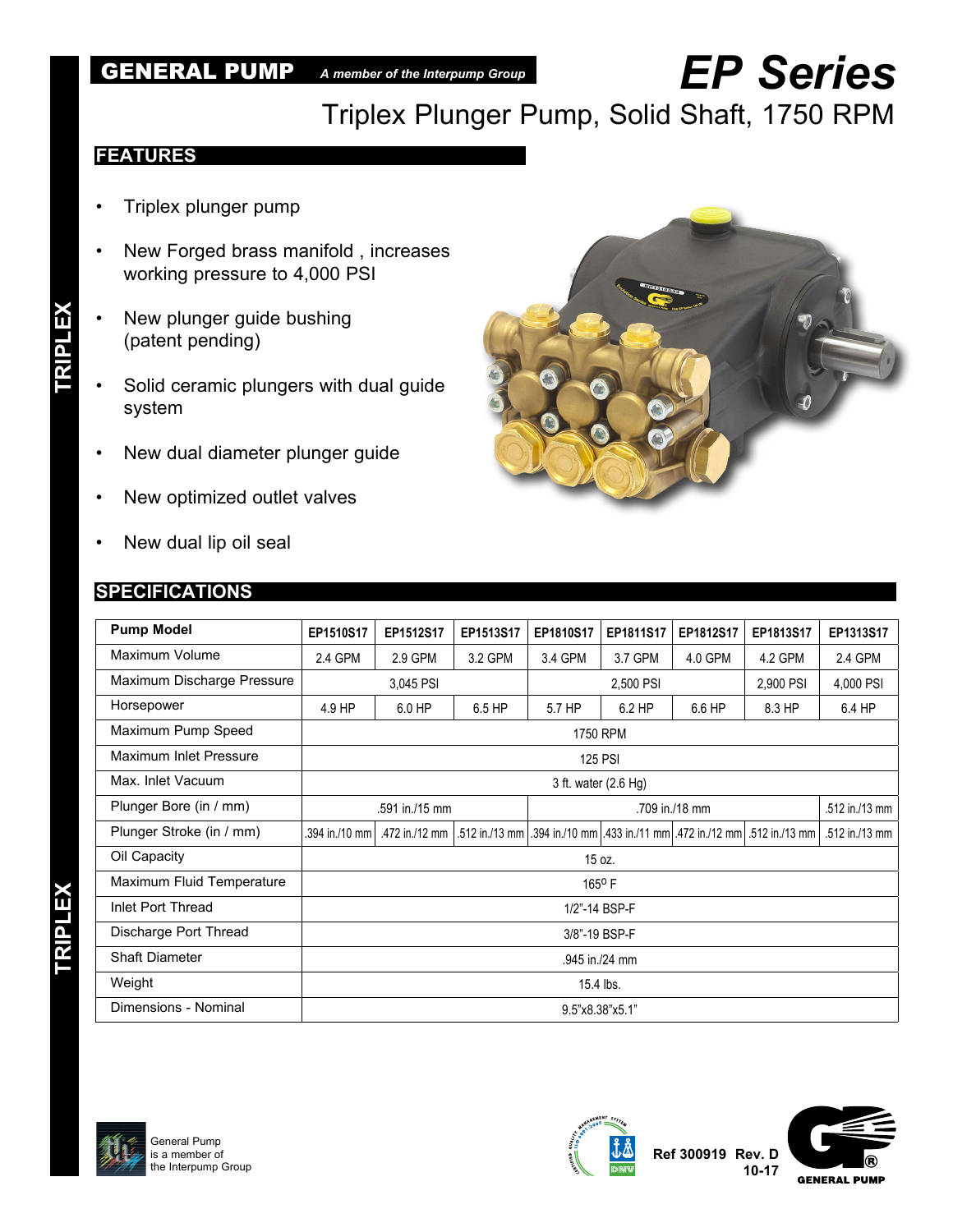## Instructions and Recommendations for the Installation of *EP Series Pumps*

Maximum temperature of the water through the pump is 165oF (73oC).

In order to obtain maximum performance in terms of duration of seals and valves, it is necessary to respect a few simple rules, as follows:

1) **In order to avoid damage caused by cavitation, the pump must be pressure fed.**

The higher the inlet pressure, the longer the life of the wet end of the pump.

When working at 165°F (73°C), the minimum feed pressure - measured directly in the inlet port of the pump when it is working - is 45 psi (3 bar).

The minimum feed pressure according to the different temperatures are:



Naturally, if the application allows for feeding the pump with 45 psi (3 bar) even at low temperatures (for example: 115oF/45oC the life of the wet end of the pump will be even longer.

- 2) **The plumbing which feeds the pump must be of a diameter at least equal to the inlet port.** Also, follow the suggestions below:
	- a) Make the plumbing as short and straight as possible, preferably in an upward direction to facilitate the expulsion of eventual air bubbles naturally if compatible with the requirements of the system.
	- b) It is always useful to put a filter at the inlet with capacity of 4 to 5 times the flow of

**Ref 300919 Rev. D 10-17** the pump, for example for a  $4$  gpm (15 l/min) pump, put a filter from 16 to 20 gpm (60- 75 l/mi)The mesh size suitable for this application is 0.016" (.4 mm).

c) It is extremely important to put a pressure switch on the suction port of the pump, and in any case downstream from the filter, so that it can stop the pump should the feed pressure drop by 20% due to the filter clogging or failure of the feed pump, etc.

#### 3) **Change of oil**

We recommend the *first oil change after the first 50 hours*, with the *pump stopped* and the *oil still warm*.

This change is not recommended because the oil has lost its properties, but rather to eliminate the impurities that have gotten into the oil during the running-in phase. If these impurities are not removed, but are allowed to remain in the oil, they *may cause premature wear* to the moving parts and the oil seals. **After this initial change, the oil can then be changed every three months or 300 hours of operation thereafter.**

Please note: If the pump works in conditions with high humidity and with sharp temperature changes, it is possible that condensation will appear inside the crankcase, which mixing with the oil can change its properties. This is easy to see because the oil changes to a white, milky color.

If the pump does not have excessive water leaking from the packings, and the oil becomes milky, the oil has to be changed more frequently. The percentage of water in the oil must not exceed 20%.

|  |  | Use oil per the following chart: |  |
|--|--|----------------------------------|--|
|--|--|----------------------------------|--|

|                     | <b>CHART OF COMPATIBLE OILS SAE15W40</b> |
|---------------------|------------------------------------------|
| <b>General Pump</b> | Series 100                               |
| <b>BP</b>           | <b>VISCO 2000</b>                        |
| <b>CASTROL</b>      | <b>CWX</b>                               |
| <b>MOBIL</b>        | <b>SUPER</b>                             |
| <b>SHELL</b>        | <b>HELIX SUPER</b>                       |
| <b>TOTAL</b>        | <b>QUARTZ 4000-5000</b>                  |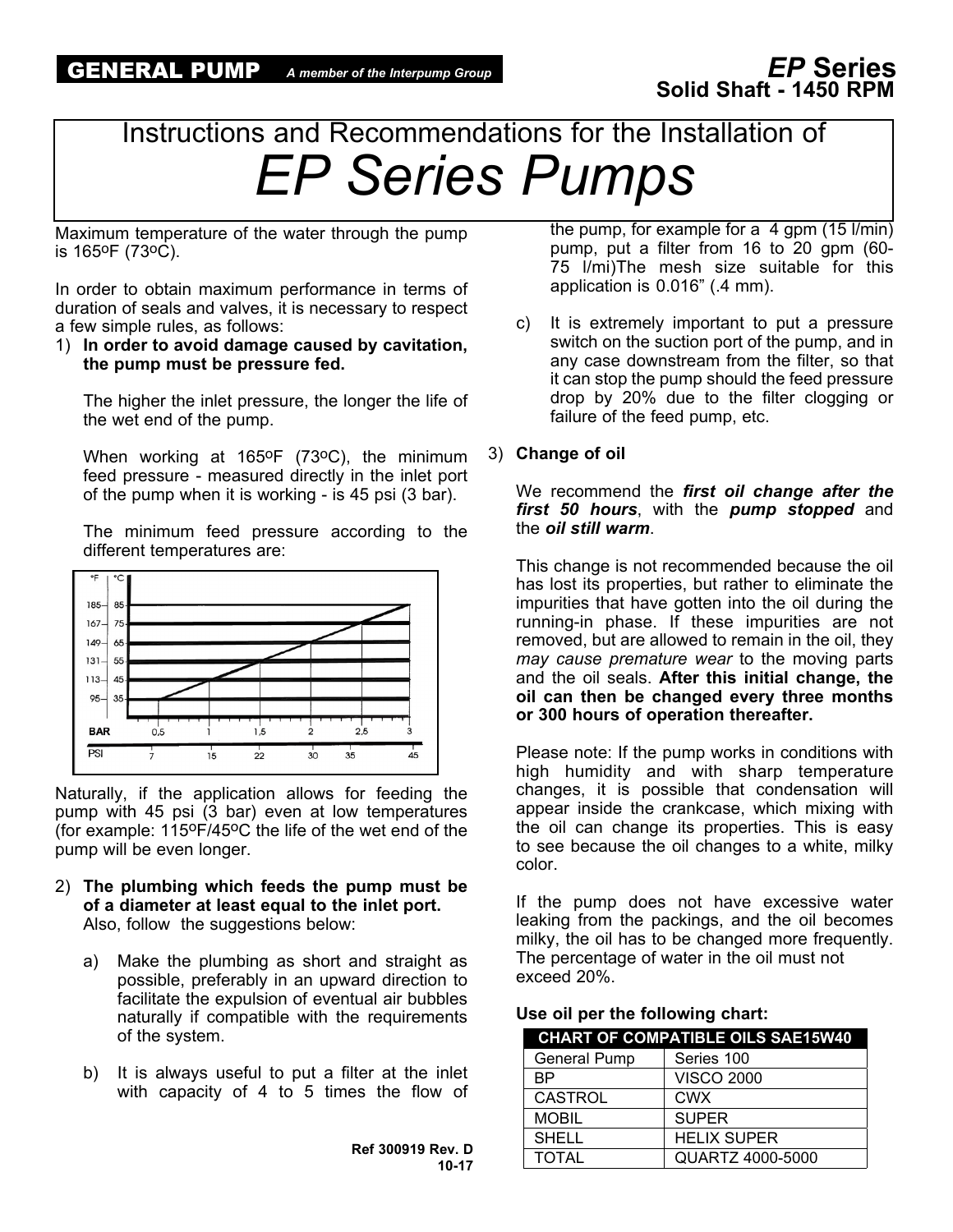

#### **PARTS LIST**

| <b>ITEM</b>    | <b>PART NO.</b> | <b>DESCRIPTION</b>           | QTY | <b>ITEM</b>       | <b>PART NO.</b> | <b>DESCRIPTION</b>    | QTY | <b>ITEM</b>       | <b>PART NO.</b> | <b>DESCRIPTION</b>                | QTY            |
|----------------|-----------------|------------------------------|-----|-------------------|-----------------|-----------------------|-----|-------------------|-----------------|-----------------------------------|----------------|
| $\mathbf{1}$ . | 58120041        | Manifold, Ø 13               |     | $\overline{23}$ . | 90260200        | Packing, Ø 13, HP     | 3   | 42.               | 90063500        | Stop Ring $\varnothing$ 25        | $\overline{2}$ |
|                | 58120141        | Manifold, Ø 15               |     |                   | 90261100        | Packing, Ø 15, HP     |     | 43.               | 99183700        | Screw, M6x14                      | 12             |
|                | 58120141        | Manifold, Ø 18               |     |                   | 90265300        | Packing, Ø 18, HP     | 3   | 44.               | 53210851        | Oil Level Indicator               |                |
| 2.             | 36202551        | Valve Cage                   |     | 24.               | 90507650        | Anti-ext. Ring, Ø 13  | 3   | 45.               | 63021265        | Cranksfaft, 10mm                  |                |
| 3.             | 94737600        | Spring, Ø 9.4x14.8           |     |                   | 90508990        | Anti-ext. Ring, Ø 15  | 3   |                   |                 | (EP1510S, EP1810S)                |                |
| 4.             | 36711501        | Valve                        |     |                   | 90511150        | Anti-ext. Ring, Ø 18  | 3   |                   | 63021665        | Crankshaft, 12mm                  |                |
| 5.             | 36200366        | Valve Seat                   |     | 25.               | 58605601        | Intermed. Ring, Ø 13  | 3   |                   |                 | (EP1512S17, EP1812S17)            |                |
| 6.             | 701115          | O-ring, Ø17.13v2.62          |     |                   | 58605701        | Intermed. Ring, Ø 15  | 3   |                   | 63021865        | Crankshaft,                       |                |
| 7.             | 36711501        | Valve Assembly               |     |                   | 58605801        | Intermed. Ring, Ø 18  | 3   |                   |                 | (EP1513S17, EP1813S17, EP1313S17) |                |
| 8.             | 701002          | O-ring, Ø20.24x2.62          |     | 26.               | 701023          | O-ring, 26.7x1.78     |     |                   | 63029165        | Crankshaft                        |                |
| 9.             | 98222600        | Valve Cap, M24x1.5x16.7      | 3   | $\overline{28}$ . | 90260100        | Seal, Ø 13, LP        |     |                   |                 | (EP1811S17)                       |                |
| 10.            | 99169000        | Plunger Bolt, M5x55          |     |                   | 90260800        | Seal, Ø 15, LP        |     | 46.               | 91833100        | Bearing, Premium                  |                |
| 11.            | 96690500        | Washer, Ø 5x11.5x0.4         | 3   |                   | 90265000        | Seal, Ø 18 LP         |     | 47.               | 90389800        | O-ring, Ø 56.82x2.62              |                |
| 12.            | 58040009        | Plunger, Ø 13x42             |     | 29.               | 58210670        | Support Ring, Ø 13    |     | 48.               | 90164100        | Oil Seal, Ø 25x62x10              |                |
|                | 58040109        | Plunger, Ø 15x42             |     |                   | 58210770        | Support Ring, Ø 15    |     | 49.               | 91489200        | Key                               |                |
|                | 58040209        | Plunger, Ø 18x42             |     |                   | 58210870        | Support Ring, Ø 18    |     | 50.               | 98210500        | Oil Dipstick                      |                |
| 13.            | 701014          | O-ring, Ø 12.42x1.78         |     | 30.               | 98210000        | Plug, 3/8"x13         |     | 51.               | 90392550        | O-ring, Ø 113.97x2.62             |                |
| 14.            | 36211366        | <b>Outlet Valve Seat</b>     |     | 31.               | 96738000        | Gasket, 17.5x23x1.5   |     | 52.               | 58160022        | <b>Rear Cover</b>                 |                |
| 15.            | 36211276        | Outlet Valve Poppet          |     | 32.               | 98217600        | Plug, 1/2" BSPx10     |     | 53.               | 98204100        | Plug, 1/4"x9                      |                |
| 16.            | 94733300        | Spring, Ø 6.2x10.4           |     | 33.               | 96751400        | Gasket, Ø 21.5x27x1.5 |     | 54.               | 701013          | O-ring, Ø 10.82x1.78              |                |
| 17.            | 36211151        | Outlet Valve Cage Guide      | 3   | 34.               | 96698000        | Washer, Ø 7.5x15x0.5  |     | $\overline{55}$ . | 98196600        | Plug, 1/8"x8                      |                |
| 18.            | 36719301        | Complete Outlet Valve        | 3   | 35.               | 58210582        | Gasket, Ø 3x94        |     | 56.               | 99303700        | Screw. Hex Head                   |                |
| 19.            | 701016          | O-ring, Ø 15.6x1.78          | 3   | 36.               | 58010022        | Crankcase             |     | 57.               | 96701600        | Washer, Ø 8.4                     |                |
| 20.            | 98213700        | Outlet Valve Cap, M18x1.5x10 | 3   | 37.               | 58210451        | Drip Cover            |     | 58.               | 50200074        | Pump Foot                         |                |
| 21.            | 99317500        | Screw, M8x60                 |     | 38.               | 90156550        | Oil Seal, Ø 15x24x5.7 |     | 59.               | 90385900        | Stop Ring                         |                |
| 22.            | 44100251        | Head Ring, $Ø$ 13            |     | 39.               | 58050066        | <b>Piston Guide</b>   |     | 60.               | 90067100        | Stop Ring                         |                |
|                | 63101051        | Head Ring, Ø 15              |     | 40.               | 97734000        | Piston Pin, Ø 10x29.5 |     | 61.               | 58150122        | Side Cover                        |                |
|                | 63101151        | Head Ring, Ø 18              |     | 41.               | 58030022        | <b>Connecting Rod</b> |     |                   |                 |                                   |                |

\* 53150001 Oil Level Indicator Assembled W/O Screws and O-ring